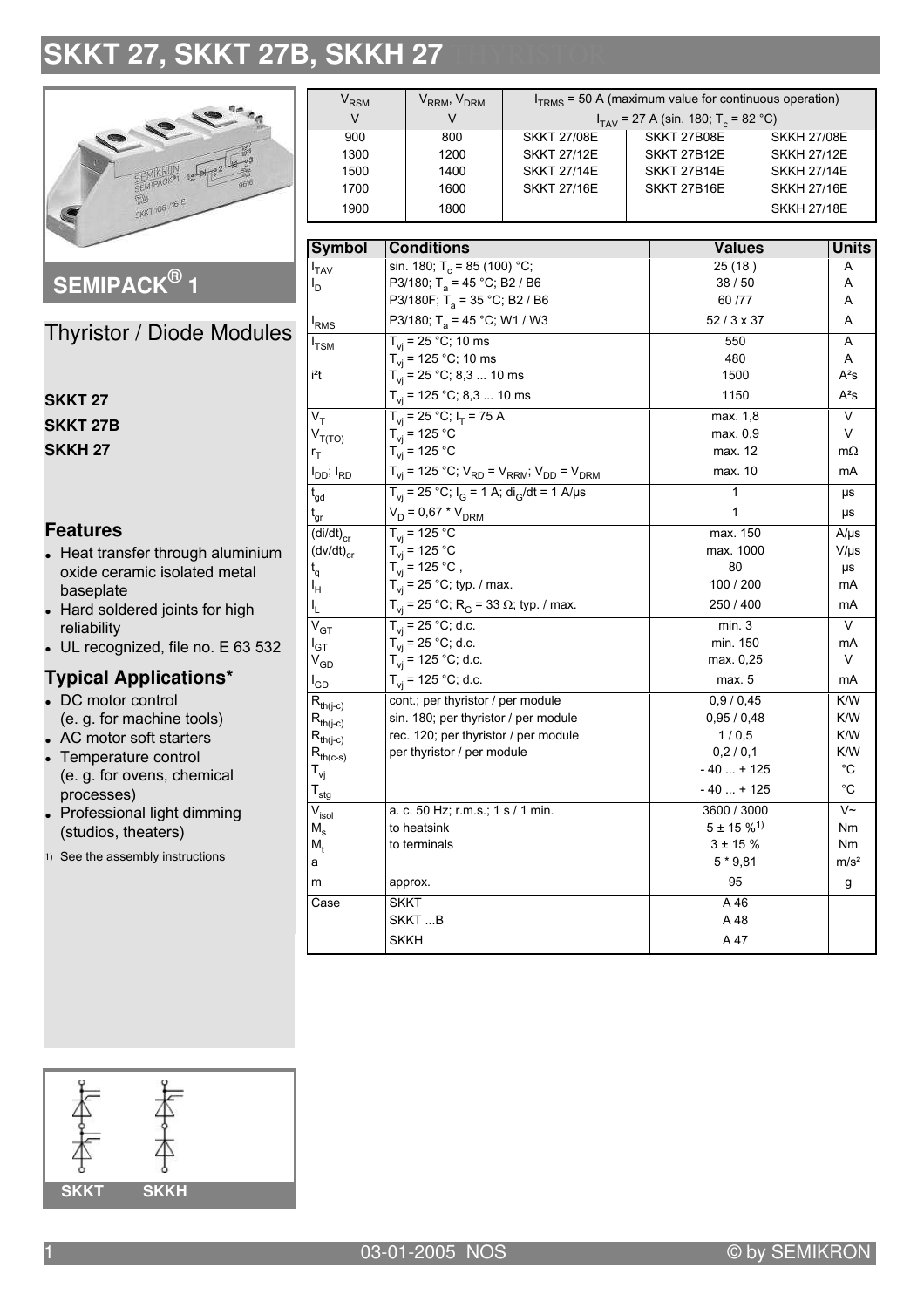











03-01-2005 NOS © by SEMIKRON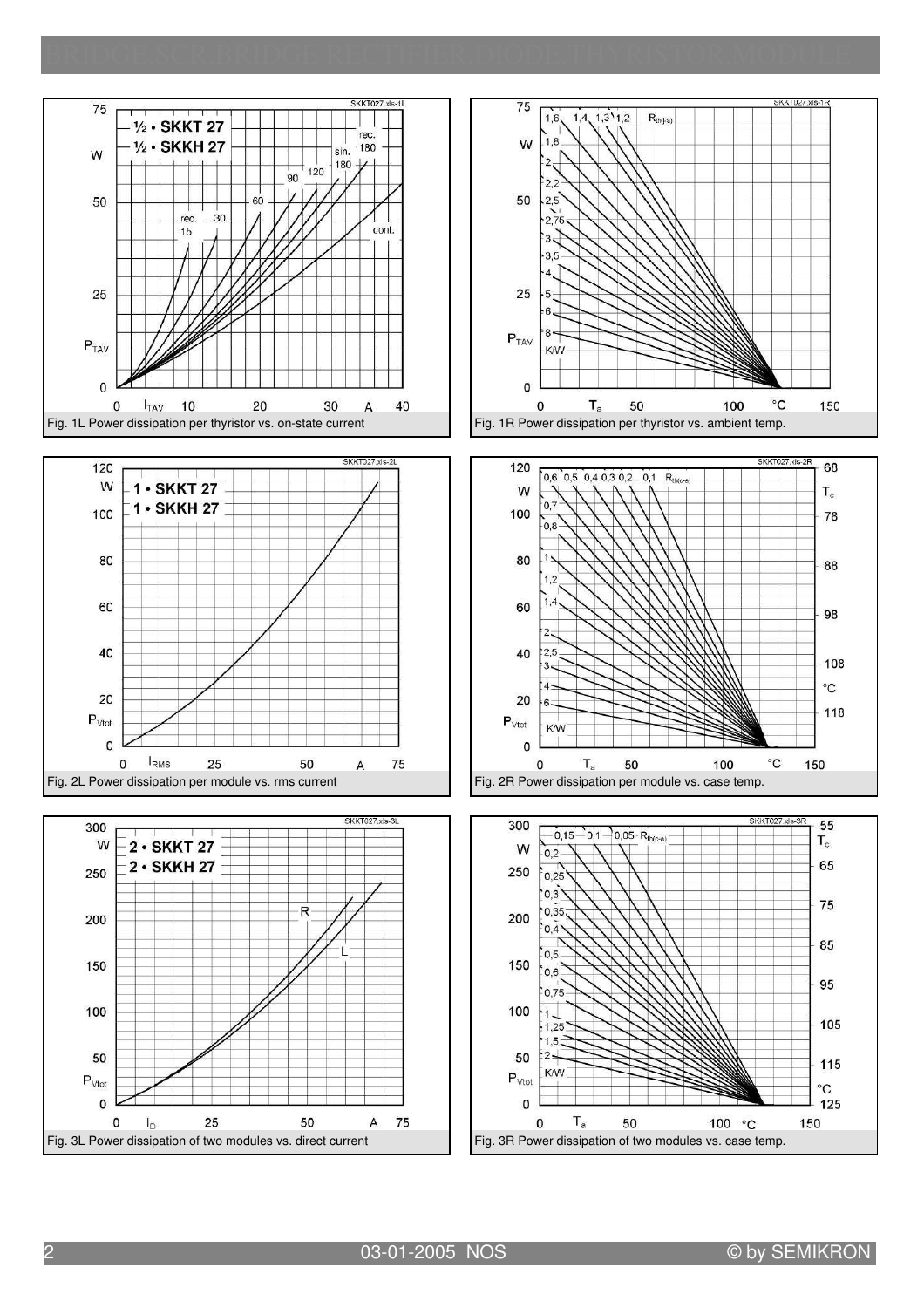## **SKKT 27, SKKT 27B, SKKH 27**